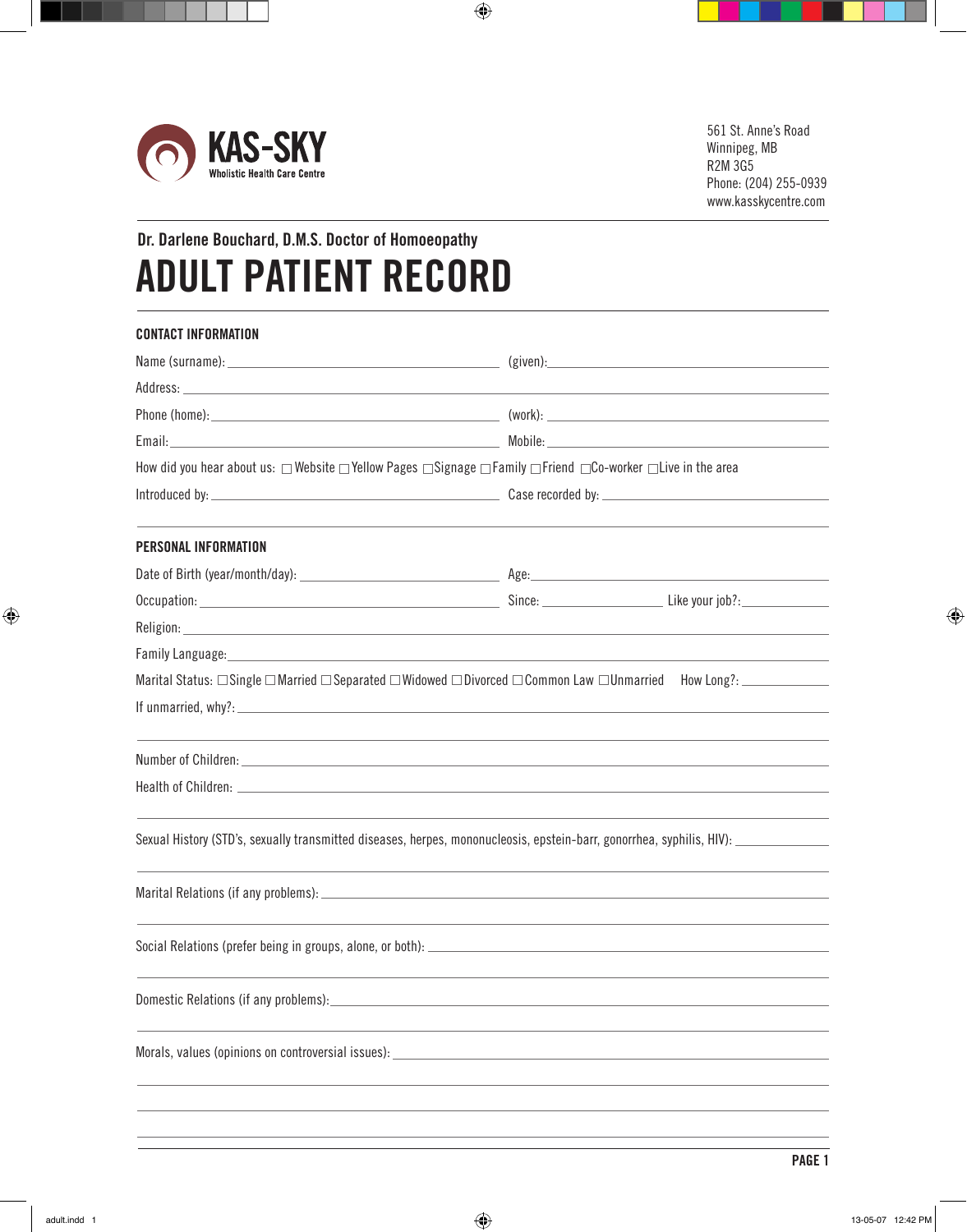

| <b>FAMILY HISTORY</b> (family illnesses i.e. heart problems, kidney diseases etc.)                  |
|-----------------------------------------------------------------------------------------------------|
|                                                                                                     |
|                                                                                                     |
|                                                                                                     |
|                                                                                                     |
|                                                                                                     |
| Mother:                                                                                             |
|                                                                                                     |
| Maternal Uncles:                                                                                    |
| <b>PAST HISTORY</b>                                                                                 |
| Your Mother's pregnancy with you, if any difficulties (if yes please explain): _                    |
|                                                                                                     |
|                                                                                                     |
|                                                                                                     |
| Milestones (if remembered):<br><u> 1980 - Johann Barbara, martxa alemaniar argametra (h. 1980).</u> |
|                                                                                                     |
| Dentition (teething):                                                                               |
|                                                                                                     |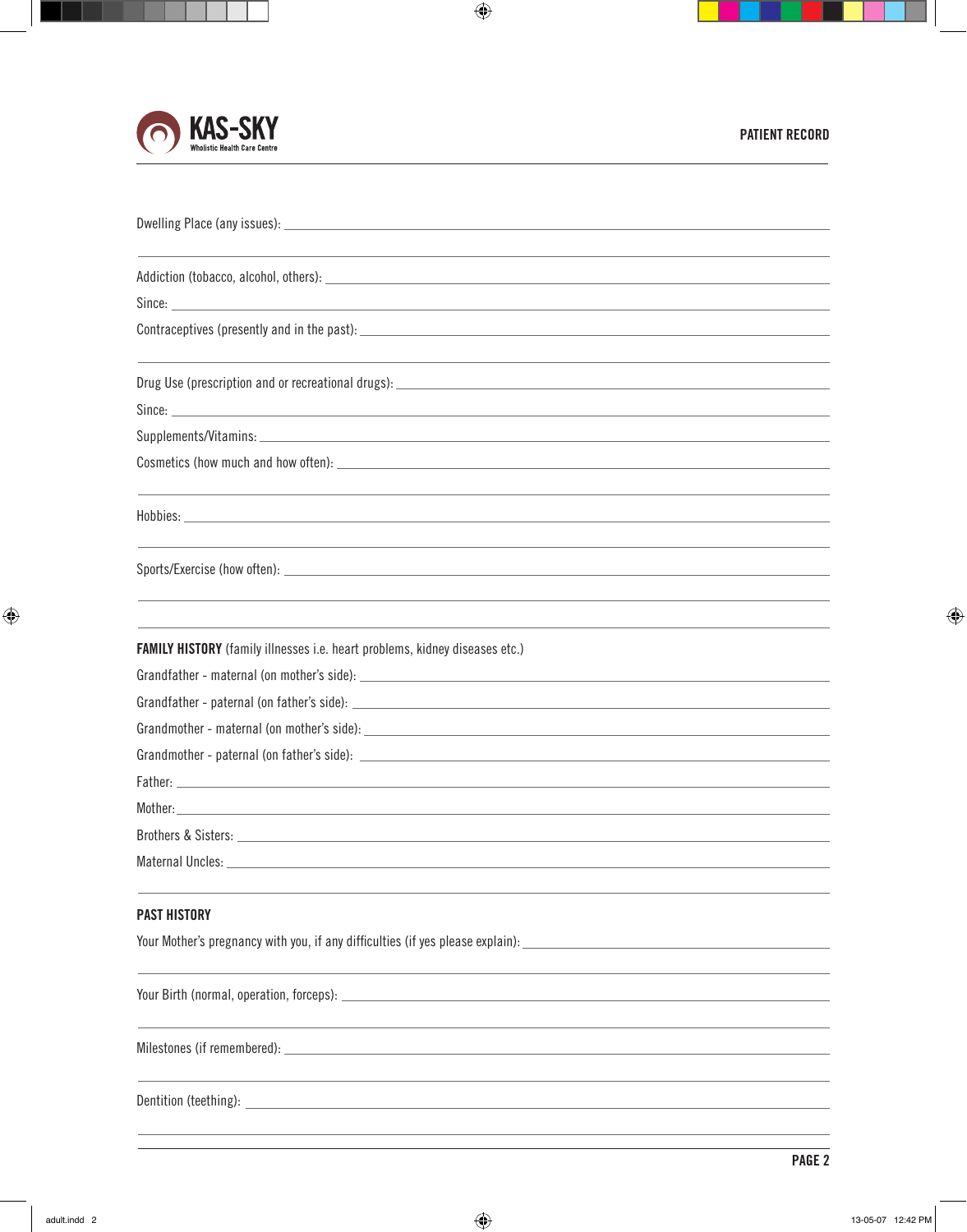

| Walking: University of the University of the University of the University of the University of the University of the University of the University of the University of the University of the University of the University of t       |
|--------------------------------------------------------------------------------------------------------------------------------------------------------------------------------------------------------------------------------------|
| Talking: Talking: Talking: Talking: Talking: Talking: Talking: Talking: Talking: Talking: Talking: Talking: Talking: Talking: Talking: Talking: Talking: Talking: Talking: Talking: Talking: Talking: Talking: Talking: Talkin       |
|                                                                                                                                                                                                                                      |
|                                                                                                                                                                                                                                      |
|                                                                                                                                                                                                                                      |
|                                                                                                                                                                                                                                      |
|                                                                                                                                                                                                                                      |
| Childhood: University of the Childhood: University of the Childhood: University of the Childhood: University of the Childhood: University of the Childhood: University of the Childhood: University of the Childhood: Universi       |
|                                                                                                                                                                                                                                      |
|                                                                                                                                                                                                                                      |
| Death in Family: <u>example and the second contract of the second contract of the second contract of the second contract of the second contract of the second contract of the second contract of the second contract of the seco</u> |
|                                                                                                                                                                                                                                      |
|                                                                                                                                                                                                                                      |
|                                                                                                                                                                                                                                      |
|                                                                                                                                                                                                                                      |
|                                                                                                                                                                                                                                      |
| Surgical Operations: Note that the service of the service of the service of the service of the service of the service of the service of the service of the service of the service of the service of the service of the service       |
|                                                                                                                                                                                                                                      |
| Diseases Suffered (age, period of suffering, treatment) If yes, were you hospitalized?: _                                                                                                                                            |
| Vaccination childhood history. Hepatitis A, B, C, flu, travel shots (any reactions or problems?):                                                                                                                                    |
| Suppressions (examples: tylenol, aspirin, creams, medications from conventional doctors, insect repellent, sun screen etc.):                                                                                                         |
|                                                                                                                                                                                                                                      |
| Pregnancies (normal delivery, abortion, miscarriage? How far along in each case? Other difficulties?):                                                                                                                               |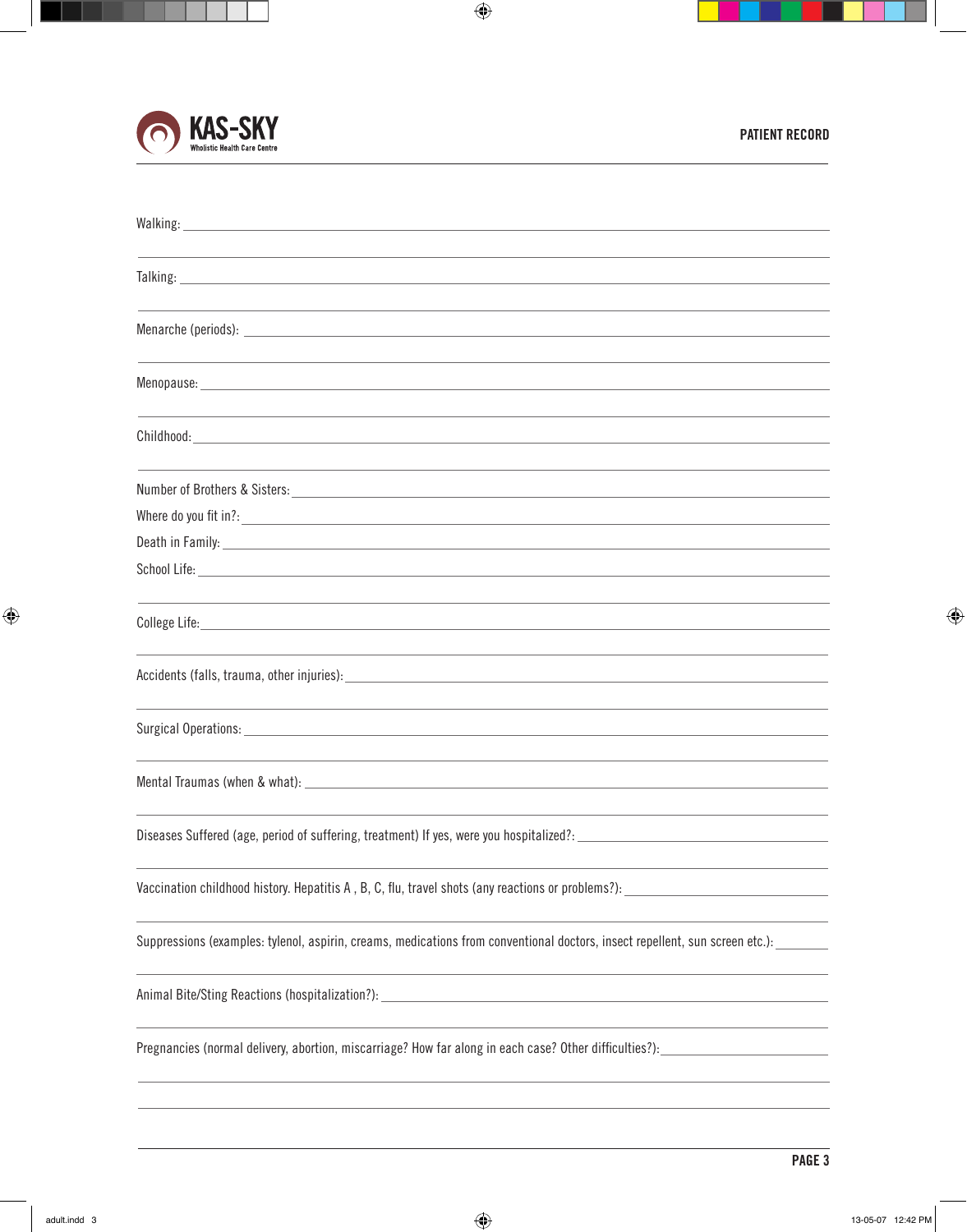

## **PRESENT COMPLAINT**

Location (extension), Sensation (character), Modalities - means better by or worst by, (onset, durations, symptoms preceded by, symptoms followed by, or caused by) concomitant - means other physical ailments associated with another body part.

For example: headache, location left side, sensation pulsating, modalities better with pressure, worst with bright lights, onset sudden, duration one hour, symptoms preceded by hunger, symptoms followed by nausea, caused by empty stomach, concomitant associated with monthly period.

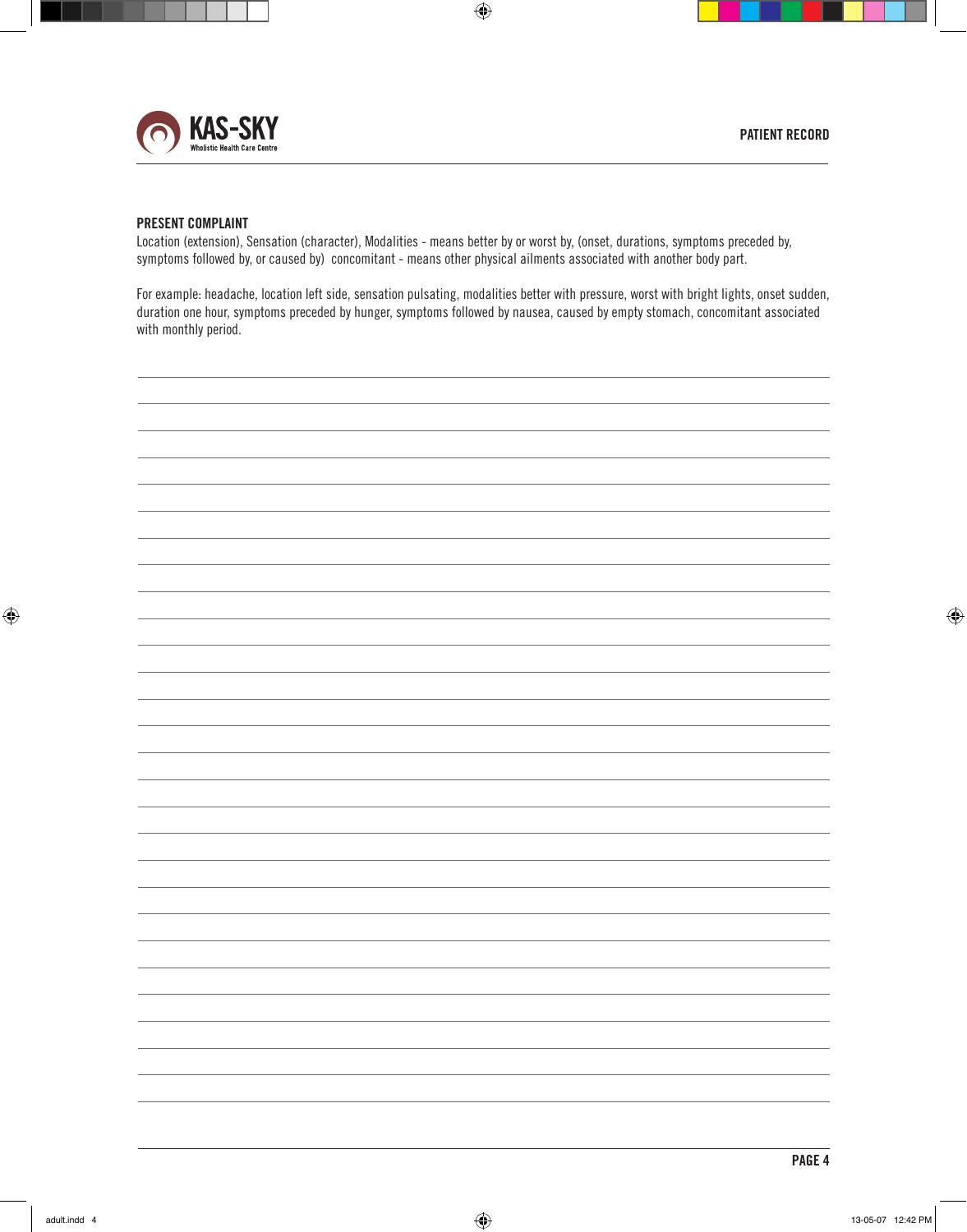

## **SPECIAL CHARACTERISTICS** (about you)

Will (how difficult is it for you to make imp. decisions?):

Understanding (how quickly do you learn new concepts?):

Intellect (how do you see yourself - above average, average, below average?):

How were your academic grades while in school?: \_\_\_\_\_\_\_\_\_\_\_\_\_\_\_\_\_\_\_\_\_\_\_\_\_\_\_\_\_\_\_\_

Memory (long term, short term, give examples if any strength or difficulties?):

Appearance (what are your thoughts? Do you like what you see when you look in the mirror?):

Traits of Character (examples of your strengths, honesty, patience, sensitive, loyalty, kindness, compassion etc.):

Constitution (for Dr. Bouchard to fill in):

Diathesis (for Dr. Bouchard to fill in):

Temperament (how do you express your different types of emotions - anger, happy, sadness etc.?):

Relation to heat and cold (your body temperature). Do you sleep in P.J. and socks, lots of layers, or otherwise? How do you manage extreme temperatures, hot summers, cold winters? What season do you prefer, spring, summer, fall, or winter?:

Susceptibility (for Dr. Bouchard to fill in):

Appetite/Hunger (how many meals per day, snacks, or are you grazer?) Please explain your habits and give an example of your diet: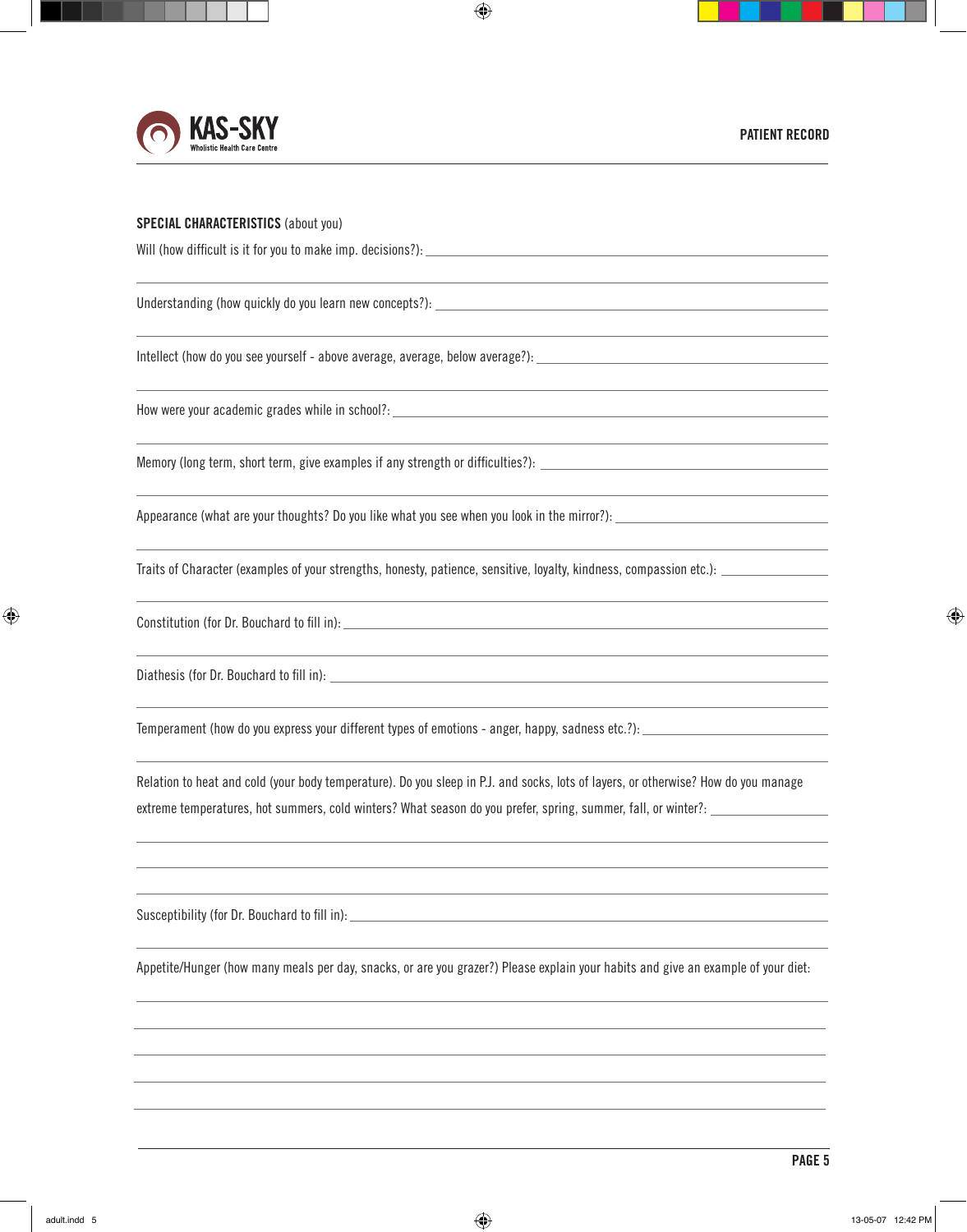



Desires/Cravings preferences to foods, tendencies of what you eat. Salty, sweet, sour, spicy? (please give an example of diet, breakfast, snacks, lunch, dinner):

Aversions/ Dislikes (foods, environment, weather, noises, sensitive to odors):

Intolerance to/or allergies: example of the state of the state of the state of the state of the state of the state of the state of the state of the state of the state of the state of the state of the state of the state of

Sleep - Nature of your sleep (sound, interrupted, restless, mind is busy). Sleep position (back, on your side left or right, stomach, curled up fetal position). Symptoms before sleep (difficulty falling asleep, staying asleep). Symptoms during sleep, after sleep. (do you wake up rested?)

What time do you go to bed, what time do you get up? How many hours are required to feel Rested? Do you snore?

Dreams (object, frequency, effect on the patient). Are your dreams pleasant or unpleasant, reoccurring, night mares. Do you ever try to interpret your dreams?

Tongue - color, moisture, fur coating, papillae, side & under surface, anything special (for Dr. Bouchard to fill in):

Taste, bad breath during the day (rotten, sour, metallic, sweet, salty):

Thirst - frequency, amount, kind of drink, effect on the patient (example how much water, coffee, tea, juice, soda pop, alcohol):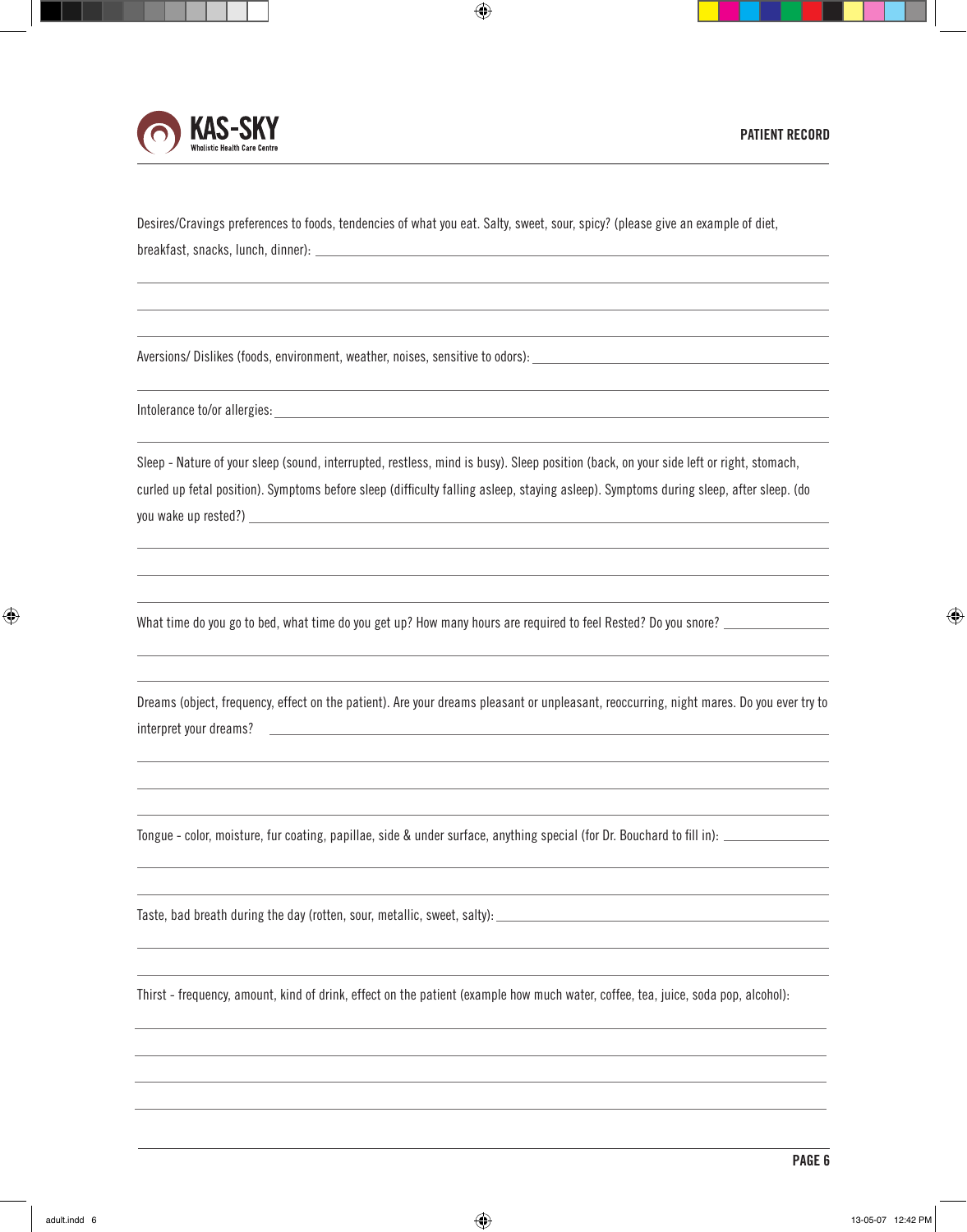



Thirsty often or thirst less. Preference in temperature, cold, hot, room temperature, do you like to crunch and chew on ice, do you sip or gulp your drinks?

Skin: color texture, tendencies - suppuration (healing quickly, within 1 or 2 weeks or more) scars:

Any ailments - psoriasis, eczema, shingles, herpes? (presently or in the past):

Skin types: rough, smooth, blemishes, complexion color, oily, greasy, dry, flakey:

Perspiration: Do you sweat? Can you sweat? Location, quantity, character, smell, consistency, color, stains clothing etc. Concomitant - (means other physical ailments associated with another body part) are aggravations, does the skin cause inflammation or become red and burn.

Discharge - location (nose, mouth drooling, eyes tearing, watery, ears, nipples, vagina,penis,rectum) character and causation from any orifice of the body? (sticky, slimy etc.)

Coition (sexual intercourse) sexual difficulty continence, desire, ejaculation, symptoms before, during and after coition, perversion if any, increased,or decreased libido. (Example: Men - difficulty with erections, flaccid, or premature? Women - dryness, lack of desire, painful, burning?)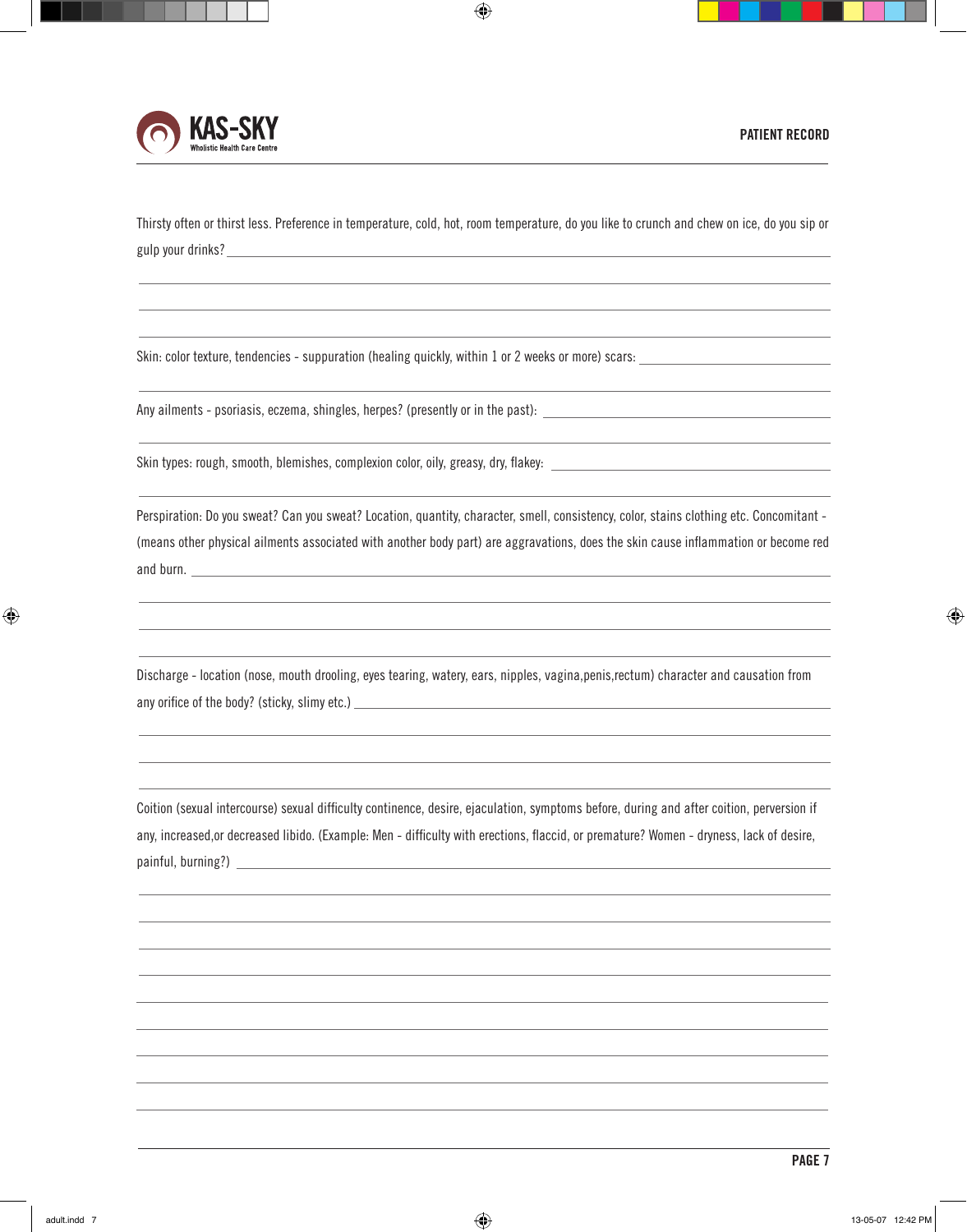

Stool & Defecation - frequency, aggravation & amelioration (relief) character, consistency (of the stool, size) color (dark, medium, light) odor, aggravation, amelioration, symptoms before, during and after stool. Effect on the patient. Do you pass stool at least once a day?

Urine & Urination - frequency, aggravation & amelioration, flow, impeded, interrupted, aggravation, quantity, character, odor, color etc. Sediment if any, symptoms before, during and after urination, history of any urinary tract infections, bladder, kidneys, yeast, herpes breakouts etc.

If you know - how old before completely potty trained? Did you have any problems with bed wetting? If yes how old, how often, how long? **Example 2008 Contract Contract Contract Contract Contract Contract Contract Contract Contract Contract Contract Contract Contract Contract Contract Contract Contract Contract Contract Contract Contract Contract Co** 

Menses - menarche - age, premature, delayed cycle - regular, irregular, early, late, duration, character of discharge, color, consistency, odor, stain, quantity, profuse scanty, character of flow, flow increased by, flow decreased by, flow suppressed, if any symptoms before, during and after menses, with no menstruation.

Leucorrhoea (vaginal discharge) - character, frequency, aggravation, symptoms before, during, and after, alternation, concomitant (means other physical ailments associated with another body part) relation to menses.

Hair - character - dry, moist, split, tangled, falling out, oily etc.? Do you color your hair? If yes, how long and how often do you color your hair? What product do you use?